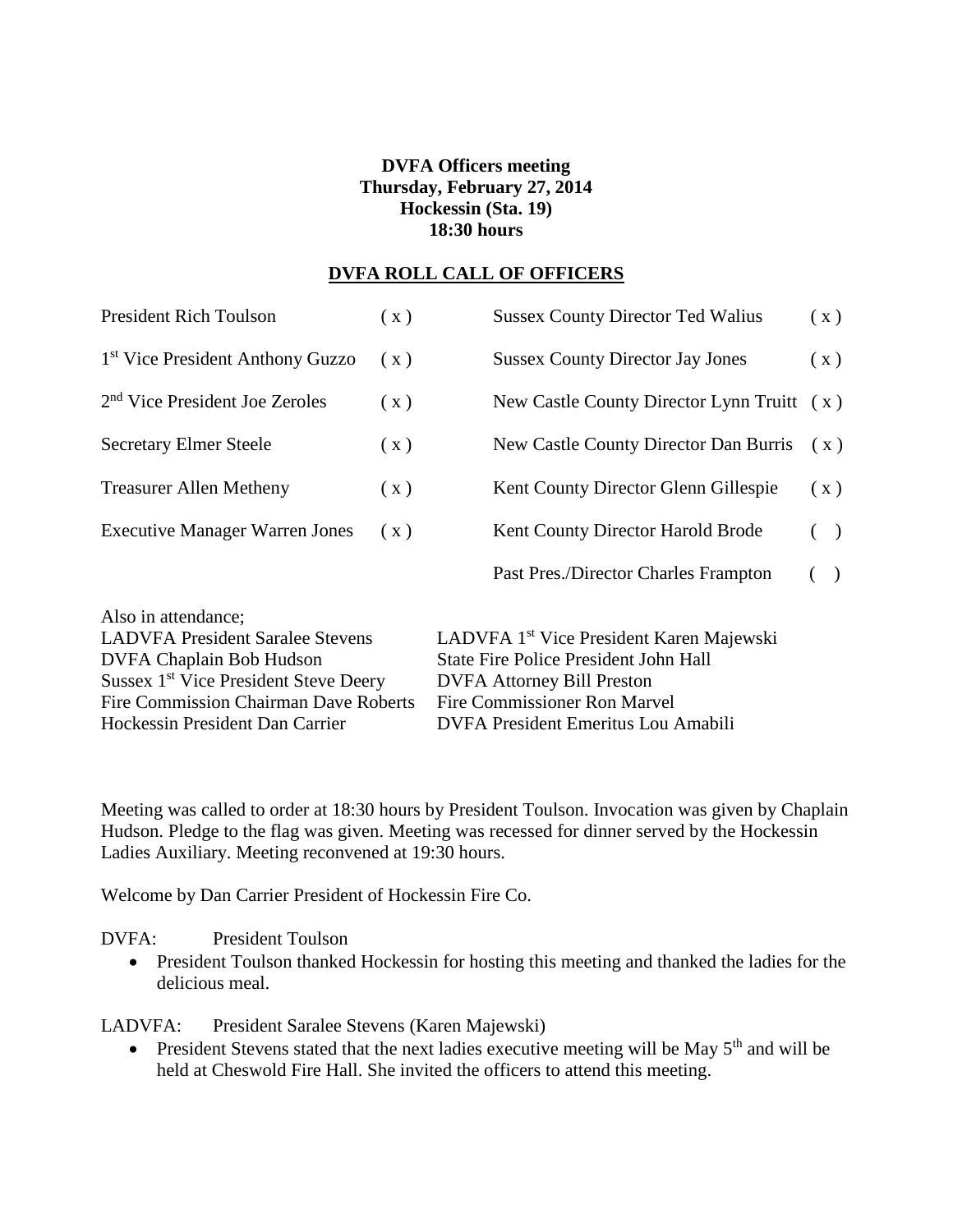DSFCA: President Joe Morris (Stephen Maichle)

• Absent

DSFPA: President John Hall (Charles Morgan)

 John Hall stated that the Fire Police have been holding some training classes at the Fire school. They are also in the process of up-dating some of their procedures.

## DSEMSA: President Sean Humphreys (Matt DeMarco)

• Absent

CVVFA: Jim Watson

• President Toulson reported that the President's Council meeting for Cumberland Valley will be held on Saturday, April 5<sup>th</sup> at the Seaford Fire Hall. They are planning a social event for early arrivals for Friday night at the station.

DVFA Attorney Bill Preston:

• President Toulson asked Bill to give the group an up-date on the Sheraton issue. Attorney Preston gave a pretty detailed report on the events that have taken place up to this point. Bill stated that the classification of the site has been changed with the City of Dover from a hotel to a dormitory. There have been numerous e-mails and phone calls between Bill and their attorney Michael Arrington. Bill thanked the officers and especially thanked Elmer for all of the information that was provided, so that a settlement could be reached. We were trying to re-coup \$41,500 from the Sheraton for the added cost that were incurred with the move to Dover Downs. Based on the offers and counter offers, a final settlement of \$36,000 has been offered and the payment is to be made on Monday, March 3<sup>rd</sup>, if we accept this offer. The only stipulation is that the DVFA is to draft a letter to the Sheraton stating that this is to be treated as a contribution/donation. Bill will draft the letter once we receive the check. Bill feels that we should take this offer and settle the account. If we continue, we will end up in litigation/court and that will cost the DVFA a large sum of money in legal fees. After some discussion, it was decided to accept the offer and put this issue behind us. Bill will attend the March 9<sup>th</sup> executive meeting and give the membership this same information.

## **Officer Reports:**

President Rich Toulson:

- CFSI is May  $1<sup>st</sup>$  in Washington. We have negotiated the price again this year to the tune of \$260.00 per ticket. President Toulson would like to have 200 of our members attend.
- Thanked the Recruitment & Retention committee for a good job regarding the ads, billboards, radio and TV advertising that has taken place.
- The Officers met with the Governor on January  $30<sup>th</sup>$ .
- Discussed the possibility of getting our paid employees on the State health care plan.
- Touched on the EMS Task Force and the meeting that was held with Joint Finance.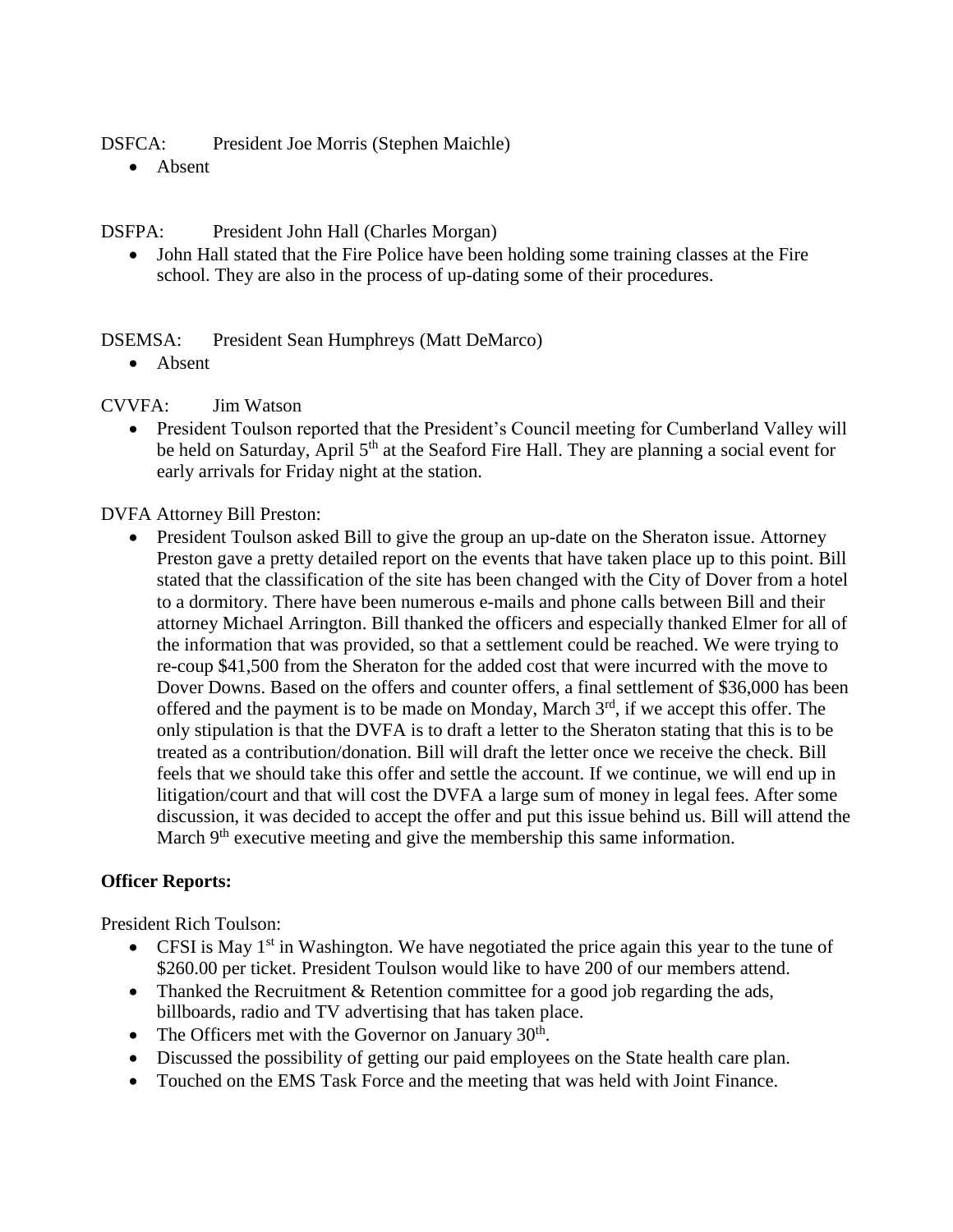1 st Vice President Anthony Guzzo:

• No report. President Toulson covered everything.

2 nd Vice President Joe Zeroles:

• No report. President Toulson covered everything.

Secretary Elmer Steele:

• Thanked everyone that helped with the Sheraton issue.

Treasurer Allen Metheny:

- Will be transferring \$1.7 million on Monday to cover the DVFA pension plan.
- Had a few issues with pension paperwork this year, but nothing major.

Conference Chairman John Stevenson:

- 2014 logo for souvenir items has been completed.
- Contracts for sleeping rooms are out. Get them back in ASAP.
- We have 250 rooms this year and they are about gone.
- Requested that everyone review their menus and guest list.
- Need to keep the cost down.

Fire Commission Chairman Dave Roberts:

- The Commission is reviewing protocols with the Ambulance Association.
- Addressing EMT complaints regarding not filling out reports in a timely manner.
- DEMSOC meeting raised questions on some EMT's working long hours.
- Commissioner Marvel thanked the fire companies for their participation when the commission needed info for the task force report.

### **Directors:**

Past President/New Castle Director Charles Frampton:

Absent

Sussex County Director Ted Walius:

Thanked Bill Preston and Elmer Steele for leading the charge to resolve the Sheraton issue.

Sussex County Director Jay Jones:

• No report

New Castle County Director Lynn Truitt:

• No report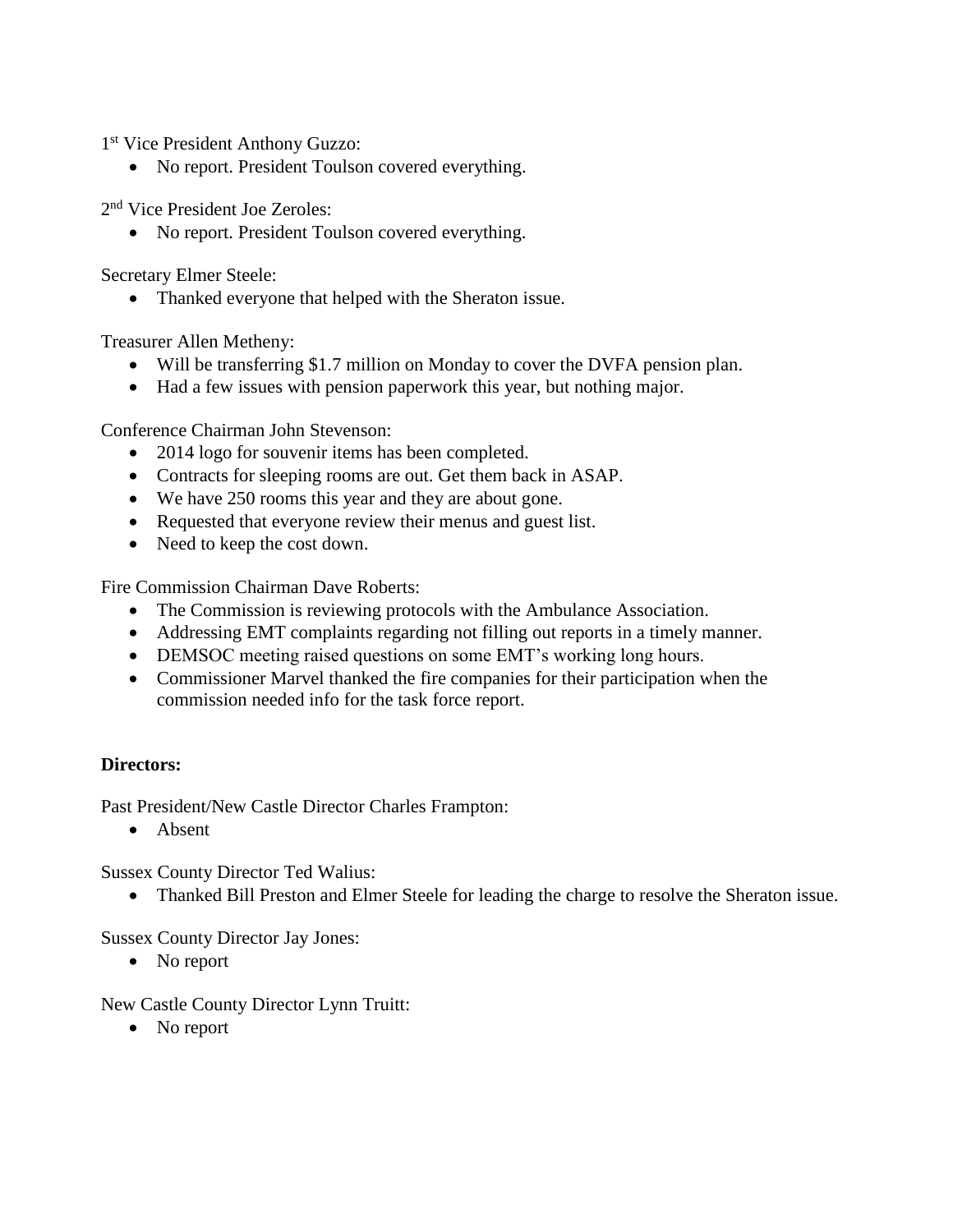New Castle County Director Dan Burris:

 Discussed a piece of proposed legislation that would provide special funding by way of a tax for New Castle County. SYNOPSIS of the proposal; THIS BILL ALLOWS NEW CASTLE COUNTY TO CREATE A SPECIAL TAX ASSESSMENT FOR THE PURPOSE OF PROVIDING FUNDING FOR VOLUNTEER FIRE, AMBULANCE AND/OR EMERGENCY MEDICAL TECHNICIAN SERVICES IN NEW CASTLE COUNTY.

*A motion was made by Dan Burris and seconded by Anthony Guzzo that the DVFA support future legislation for a fire service tax assessment for New Castle County.* Motion carried

Kent County Director Glenn Gillespie:

• No report

Kent County Director Harold Brode:

• Absent

.

Executive Manager Warren Jones:

- Talked about the EMS Task Force. Final report is in your packet tonight. Please take time to read it. There are 4 recommendations that came out as a result of the report;
	- 1. Adopt legislation to extend the current ambulance premium tax assessment to all health benefit plans that currently do not pay the assessment.
	- 2. Increase the ambulance premium tax assessment rate from .0015 to .0045
	- 3. Increase the Grant in Aid appropriations for maintenance of ambulances from \$4,500.00 per company to \$6,500.00 per ambulance.
	- 4. Adopt legislation to ensure health insurers raise their "allowable" rates to \$450.00 per run.
- Talked about Personal Injury Protection (PIP) and how that affects our money from the insurance companies.
- Talked with Senator Blevins and she is willing to support the 4 recommendations from the task force report.
- Bingo bill has passed and is waiting the Governor's signature. This is in reference to paying out more money per game and increasing the total pay-out per night.
- Talked about the Recruitment & Retention program with emphasis on the following items;
	- 1. 2014 Advertising campaign YouTube, Facebook, Billboards, Radio & TV ads.
	- 2. Website Firefighter. Delaware. gov has had  $2,492$  visits since January 1st
	- 3. Facebook Firefighter. Delaware.gov has had  $2.300$  "Likes" since January 1st
	- 4. Fire School Partnership Will be working with the Basic Firefighting class and the Haz-Mat class in April to get the students involved in R&R. Plan to do some photo shoots and videos during the structural and vehicle rescue classes.
	- 5. National Volunteer Week Tuesday, April  $8<sup>th</sup>$  is Volunteer Firefighter Day at Legislative Hall. Will finalize times and get it out shortly. Fire Company open houses is set for Sunday, April 13<sup>th</sup> from noon to 4:00 PM
	- 6. 2014 SAFER sub-grant \$40,000 available for distribution, had over \$142,000 requested. Received 7 applications from each County. Determination will be made by March  $14<sup>th</sup>$